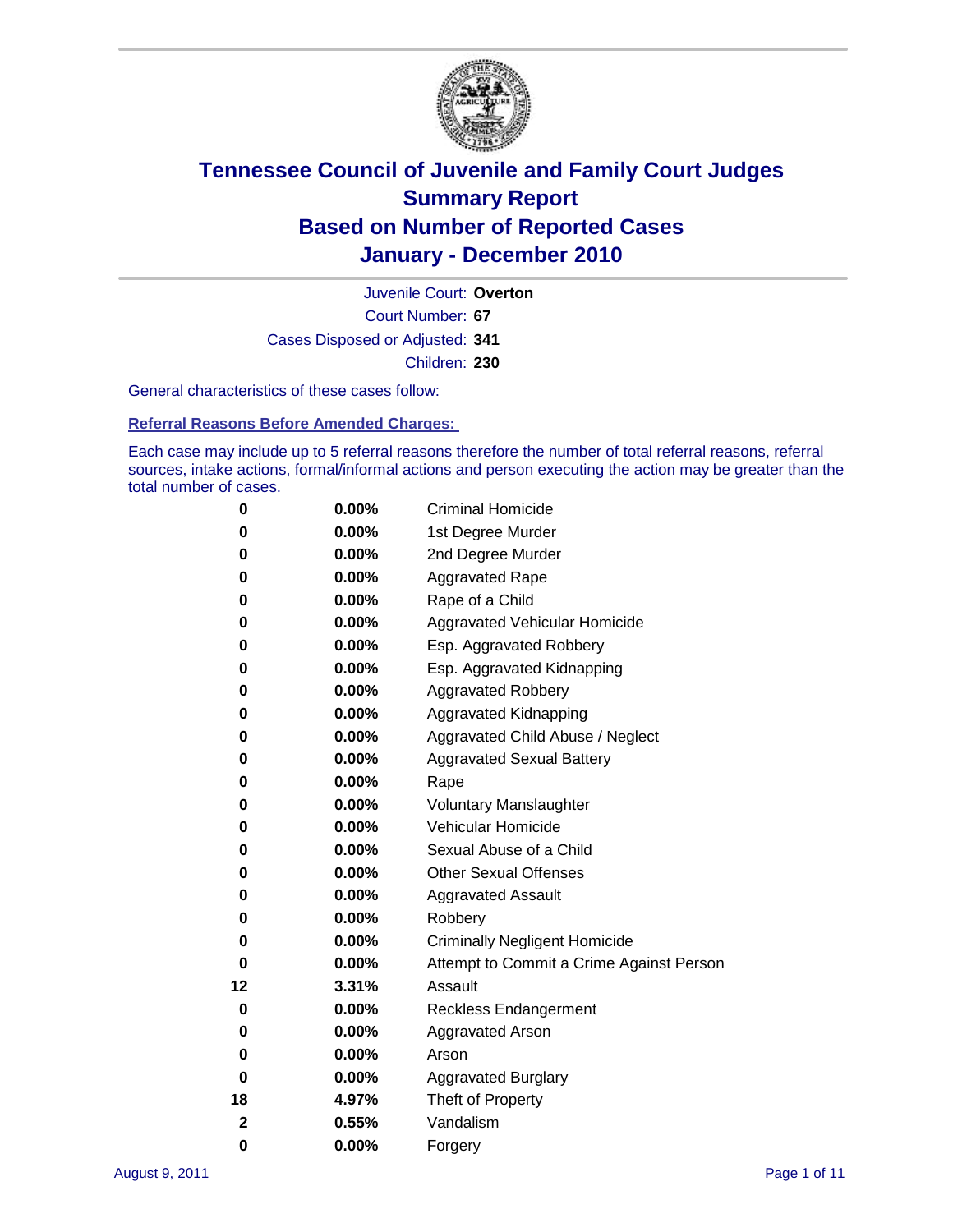

Court Number: **67** Juvenile Court: **Overton** Cases Disposed or Adjusted: **341**

Children: **230**

#### **Referral Reasons Before Amended Charges:**

Each case may include up to 5 referral reasons therefore the number of total referral reasons, referral sources, intake actions, formal/informal actions and person executing the action may be greater than the total number of cases.

| 0  | 0.00%  | <b>Worthless Checks</b>                                     |
|----|--------|-------------------------------------------------------------|
| 0  | 0.00%  | Illegal Possession / Fraudulent Use of Credit / Debit Cards |
| 5  | 1.38%  | <b>Burglary</b>                                             |
| 0  | 0.00%  | Unauthorized Use of a Vehicle                               |
| 0  | 0.00%  | <b>Cruelty to Animals</b>                                   |
| 0  | 0.00%  | Sale of Controlled Substances                               |
| 1  | 0.28%  | <b>Other Drug Offenses</b>                                  |
| 1  | 0.28%  | <b>Possession of Controlled Substances</b>                  |
| 0  | 0.00%  | <b>Criminal Attempt</b>                                     |
| 0  | 0.00%  | Carrying Weapons on School Property                         |
| 0  | 0.00%  | Unlawful Carrying / Possession of a Weapon                  |
| 3  | 0.83%  | <b>Evading Arrest</b>                                       |
| 0  | 0.00%  | Escape                                                      |
| 0  | 0.00%  | Driving Under Influence (DUI)                               |
| 5  | 1.38%  | Possession / Consumption of Alcohol                         |
| 0  | 0.00%  | Resisting Stop, Frisk, Halt, Arrest or Search               |
| 0  | 0.00%  | <b>Aggravated Criminal Trespass</b>                         |
| 0  | 0.00%  | Harassment                                                  |
| 1  | 0.28%  | Failure to Appear                                           |
| 2  | 0.55%  | Filing a False Police Report                                |
| 0  | 0.00%  | Criminal Impersonation                                      |
| 2  | 0.55%  | <b>Disorderly Conduct</b>                                   |
| 0  | 0.00%  | <b>Criminal Trespass</b>                                    |
| 0  | 0.00%  | <b>Public Intoxication</b>                                  |
| 0  | 0.00%  | Gambling                                                    |
| 55 | 15.19% | <b>Traffic</b>                                              |
| 0  | 0.00%  | <b>Local Ordinances</b>                                     |
| 4  | 1.10%  | Violation of Wildlife Regulations                           |
| 0  | 0.00%  | Contempt of Court                                           |
| 1  | 0.28%  | Violation of Probation                                      |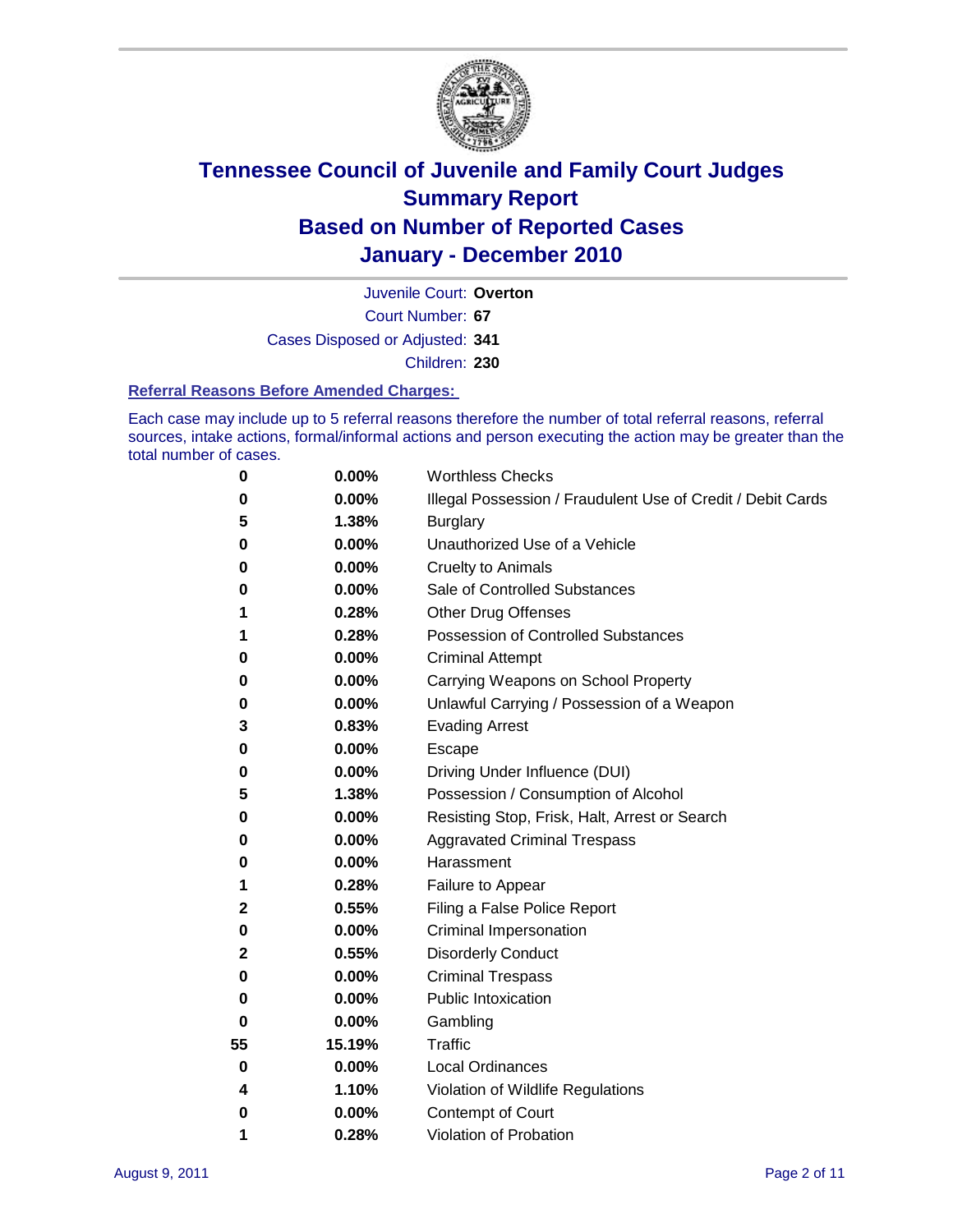

Court Number: **67** Juvenile Court: **Overton** Cases Disposed or Adjusted: **341** Children: **230**

#### **Referral Reasons Before Amended Charges:**

Each case may include up to 5 referral reasons therefore the number of total referral reasons, referral sources, intake actions, formal/informal actions and person executing the action may be greater than the total number of cases.

| 362         | 100.00%  | <b>Total Referrals</b>                 |
|-------------|----------|----------------------------------------|
| 1           | 0.28%    | Other                                  |
| 0           | 0.00%    | <b>Consent to Marry</b>                |
| 0           | $0.00\%$ | <b>Request for Medical Treatment</b>   |
| 49          | 13.54%   | <b>Child Support</b>                   |
| 12          | 3.31%    | Paternity / Legitimation               |
| 1           | 0.28%    | Visitation                             |
| 9           | 2.49%    | Custody                                |
| 0           | $0.00\%$ | <b>Foster Care Review</b>              |
| 0           | $0.00\%$ | <b>Administrative Review</b>           |
| 42          | 11.60%   | <b>Judicial Review</b>                 |
| 0           | $0.00\%$ | Violation of Informal Adjustment       |
| 0           | $0.00\%$ | <b>Violation of Pretrial Diversion</b> |
| 0           | $0.00\%$ | Termination of Parental Rights         |
| 11          | 3.04%    | Dependency / Neglect                   |
| 0           | $0.00\%$ | <b>Physically Abused Child</b>         |
| 0           | 0.00%    | Sexually Abused Child                  |
| $\mathbf 2$ | 0.55%    | Violation of Curfew                    |
| 15          | 4.14%    | Violation of a Valid Court Order       |
| 13          | 3.59%    | Possession of Tobacco Products         |
| $\mathbf 0$ | $0.00\%$ | Out-of-State Runaway                   |
| 9           | 2.49%    | In-State Runaway                       |
| 16          | 4.42%    | Truancy                                |
| 70          | 19.34%   | <b>Unruly Behavior</b>                 |
| 0           | $0.00\%$ | Violation of Aftercare                 |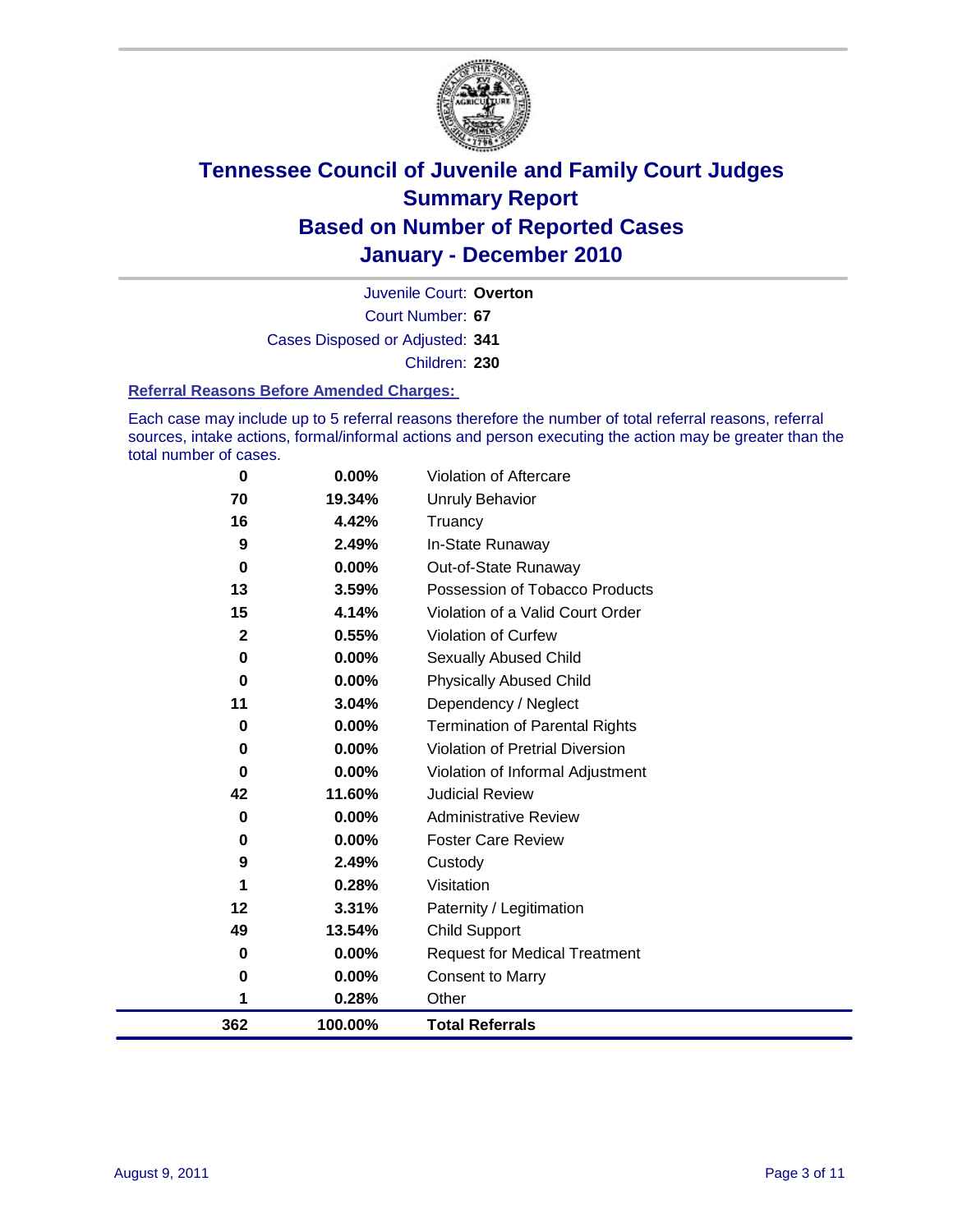

|                            | Juvenile Court: Overton         |                                   |  |  |  |
|----------------------------|---------------------------------|-----------------------------------|--|--|--|
|                            | Court Number: 67                |                                   |  |  |  |
|                            | Cases Disposed or Adjusted: 341 |                                   |  |  |  |
|                            |                                 | Children: 230                     |  |  |  |
| <b>Referral Sources: 1</b> |                                 |                                   |  |  |  |
| 176                        | 48.62%                          | Law Enforcement                   |  |  |  |
| 8                          | 2.21%                           | Parents                           |  |  |  |
| 8                          | 2.21%                           | <b>Relatives</b>                  |  |  |  |
| 0                          | 0.00%                           | Self                              |  |  |  |
| 31                         | 8.56%                           | School                            |  |  |  |
| $\bf{0}$                   | 0.00%                           | <b>CSA</b>                        |  |  |  |
| 12                         | 3.31%                           | <b>DCS</b>                        |  |  |  |
| 4                          | 1.10%                           | <b>Other State Department</b>     |  |  |  |
| 59                         | 16.30%                          | <b>District Attorney's Office</b> |  |  |  |
| 43                         | 11.88%                          | <b>Court Staff</b>                |  |  |  |
| 14                         | 3.87%                           | Social Agency                     |  |  |  |
| 0                          | 0.00%                           | <b>Other Court</b>                |  |  |  |
| 5                          | 1.38%                           | Victim                            |  |  |  |
| 0                          | 0.00%                           | Child & Parent                    |  |  |  |
| 0                          | 0.00%                           | Hospital                          |  |  |  |
| 0                          | 0.00%                           | Unknown                           |  |  |  |
| 2                          | 0.55%                           | Other                             |  |  |  |
| 362                        | 100.00%                         | <b>Total Referral Sources</b>     |  |  |  |

### **Age of Child at Referral: 2**

| 230 | 100.00% | <b>Total Child Count</b> |
|-----|---------|--------------------------|
| 0   | 0.00%   | <b>Unknown</b>           |
| 0   | 0.00%   | Ages 19 and Over         |
| 57  | 24.78%  | Ages 17 through 18       |
| 77  | 33.48%  | Ages 15 through 16       |
| 19  | 8.26%   | Ages 13 through 14       |
| 9   | 3.91%   | Ages 11 through 12       |
| 68  | 29.57%  | Ages 10 and Under        |
|     |         |                          |

<sup>1</sup> If different than number of Referral Reasons (362), verify accuracy of your court's data.

<sup>2</sup> One child could be counted in multiple categories, verify accuracy of your court's data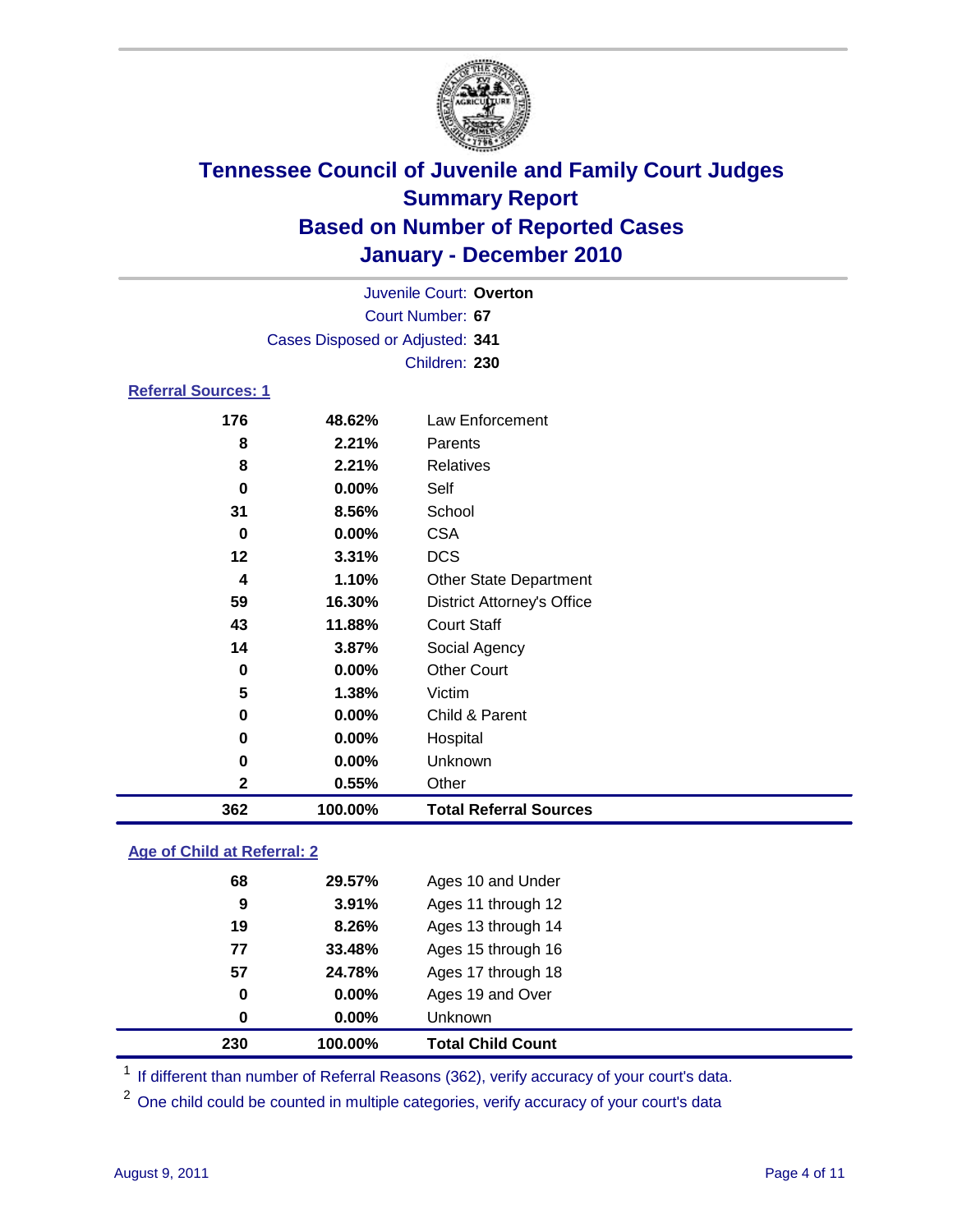

| Juvenile Court: Overton                 |                                 |                          |  |  |  |
|-----------------------------------------|---------------------------------|--------------------------|--|--|--|
| Court Number: 67                        |                                 |                          |  |  |  |
|                                         | Cases Disposed or Adjusted: 341 |                          |  |  |  |
|                                         |                                 | Children: 230            |  |  |  |
| Sex of Child: 1                         |                                 |                          |  |  |  |
| 130                                     | 56.52%                          | Male                     |  |  |  |
| 100                                     | 43.48%                          | Female                   |  |  |  |
| $\mathbf 0$                             | 0.00%                           | Unknown                  |  |  |  |
| 230                                     | 100.00%                         | <b>Total Child Count</b> |  |  |  |
| Race of Child: 1                        |                                 |                          |  |  |  |
| 224                                     | 97.39%                          | White                    |  |  |  |
| 4                                       | 1.74%                           | African American         |  |  |  |
| 0                                       | 0.00%                           | Native American          |  |  |  |
| $\mathbf 0$                             | 0.00%                           | Asian                    |  |  |  |
| $\mathbf 2$                             | 0.87%                           | Mixed                    |  |  |  |
| $\mathbf 0$                             | 0.00%                           | Unknown                  |  |  |  |
| 230                                     | 100.00%                         | <b>Total Child Count</b> |  |  |  |
| <b>Hispanic Origin: 1</b>               |                                 |                          |  |  |  |
| 1                                       | 0.43%                           | Yes                      |  |  |  |
| 229                                     | 99.57%                          | No                       |  |  |  |
| $\mathbf 0$                             | 0.00%                           | Unknown                  |  |  |  |
| 230                                     | 100.00%                         | <b>Total Child Count</b> |  |  |  |
| <b>School Enrollment of Children: 1</b> |                                 |                          |  |  |  |
| 97                                      | 42.17%                          | Yes                      |  |  |  |
| 28                                      | 12.17%                          | <b>No</b>                |  |  |  |
| 105                                     | 45.65%                          | Unknown                  |  |  |  |
| 230                                     | 100.00%                         | <b>Total Child Count</b> |  |  |  |

One child could be counted in multiple categories, verify accuracy of your court's data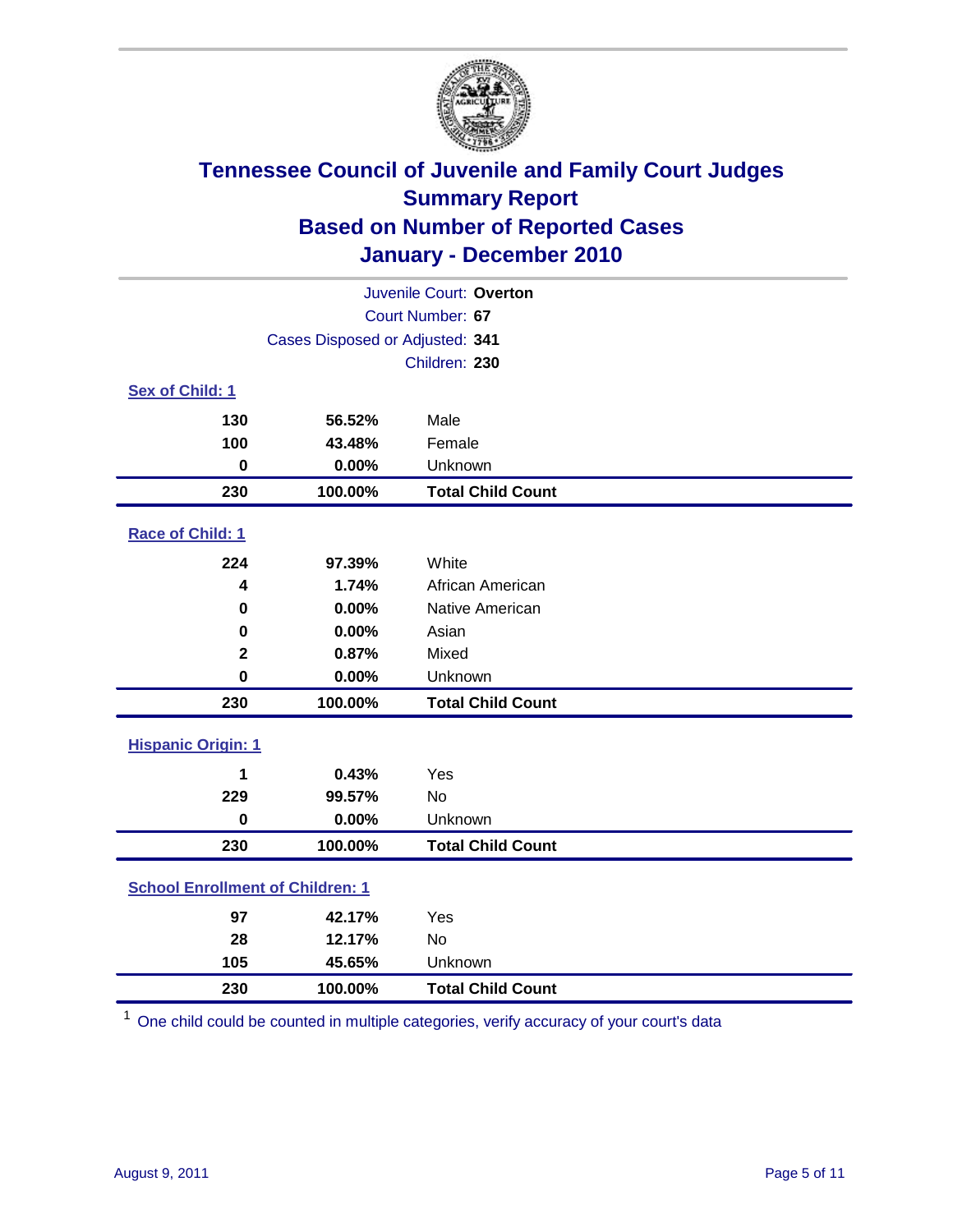

Court Number: **67** Juvenile Court: **Overton** Cases Disposed or Adjusted: **341** Children: **230 Living Arrangement of Child at Time of Referral: 1**

| 230 | 100.00%  | <b>Total Child Count</b>     |
|-----|----------|------------------------------|
| 5   | 2.17%    | Other                        |
| 81  | 35.22%   | Unknown                      |
| 0   | $0.00\%$ | Independent                  |
| 0   | $0.00\%$ | In an Institution            |
| 0   | $0.00\%$ | In a Residential Center      |
| 1   | 0.43%    | In a Group Home              |
| 4   | 1.74%    | With Foster Family           |
| 0   | $0.00\%$ | <b>With Adoptive Parents</b> |
| 15  | 6.52%    | <b>With Relatives</b>        |
| 10  | 4.35%    | With Father                  |
| 67  | 29.13%   | <b>With Mother</b>           |
| 10  | 4.35%    | With Mother and Stepfather   |
| 5   | 2.17%    | With Father and Stepmother   |
| 32  | 13.91%   | With Both Biological Parents |
|     |          |                              |

### **Type of Detention: 2**

| 341 | 100.00%  |          | <b>Total Detention Count</b> |
|-----|----------|----------|------------------------------|
|     | 0        | $0.00\%$ | Other                        |
| 340 |          | 99.71%   | Does Not Apply               |
|     | 0        | $0.00\%$ | <b>Unknown</b>               |
|     | 0        | 0.00%    | <b>Psychiatric Hospital</b>  |
|     | $\bf{0}$ | 0.00%    | Jail - No Separation         |
|     | 0        | $0.00\%$ | Jail - Partial Separation    |
|     | 0        | $0.00\%$ | Jail - Complete Separation   |
|     | 1        | 0.29%    | Juvenile Detention Facility  |
|     | 0        | $0.00\%$ | Non-Secure Placement         |
|     |          |          |                              |

<sup>1</sup> One child could be counted in multiple categories, verify accuracy of your court's data

<sup>2</sup> If different than number of Cases (341) verify accuracy of your court's data.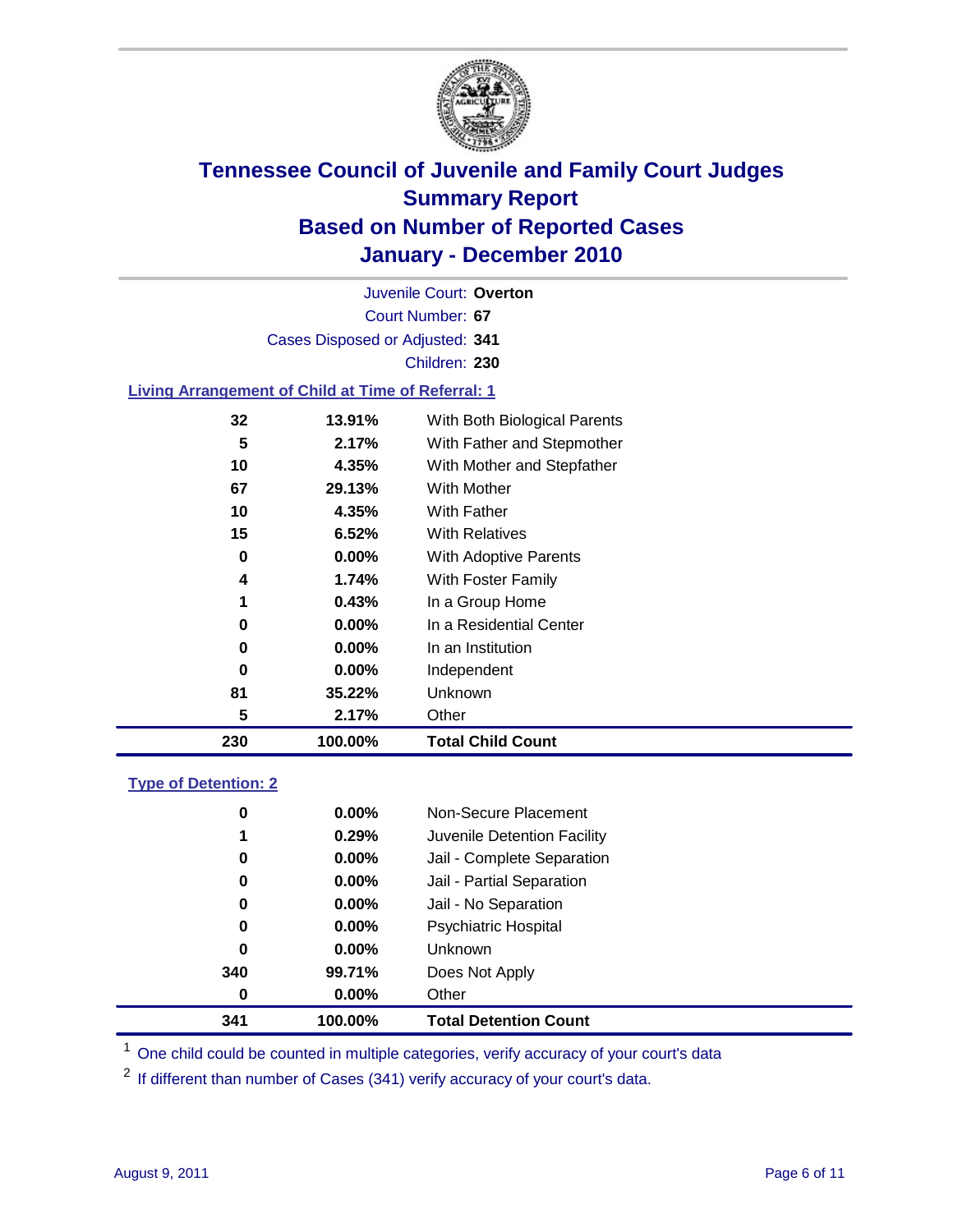

|                                                    | Juvenile Court: Overton         |                                      |  |  |  |
|----------------------------------------------------|---------------------------------|--------------------------------------|--|--|--|
|                                                    | Court Number: 67                |                                      |  |  |  |
|                                                    | Cases Disposed or Adjusted: 341 |                                      |  |  |  |
|                                                    |                                 | Children: 230                        |  |  |  |
| <b>Placement After Secure Detention Hearing: 1</b> |                                 |                                      |  |  |  |
| 1                                                  | 0.29%                           | Returned to Prior Living Arrangement |  |  |  |
| 0                                                  | 0.00%                           | Juvenile Detention Facility          |  |  |  |
| 0                                                  | 0.00%                           | Jail                                 |  |  |  |
| 0                                                  | 0.00%                           | Shelter / Group Home                 |  |  |  |
| 0                                                  | 0.00%                           | <b>Foster Family Home</b>            |  |  |  |
| 0                                                  | 0.00%                           | Psychiatric Hospital                 |  |  |  |
| 0                                                  | 0.00%                           | Unknown                              |  |  |  |
| 340                                                | 99.71%                          | Does Not Apply                       |  |  |  |
| 0                                                  | 0.00%                           | Other                                |  |  |  |
| 341                                                | 100.00%                         | <b>Total Placement Count</b>         |  |  |  |
| <b>Intake Actions: 2</b>                           |                                 |                                      |  |  |  |
|                                                    |                                 |                                      |  |  |  |
| 290                                                | 80.11%                          | <b>Petition Filed</b>                |  |  |  |
| $\bf{0}$                                           | 0.00%                           | <b>Motion Filed</b>                  |  |  |  |
| 29                                                 | 8.01%                           | <b>Citation Processed</b>            |  |  |  |
| $\Omega$                                           | 0.00%                           | Notification of Paternity Processed  |  |  |  |
| 42                                                 | 11.60%                          | Scheduling of Judicial Review        |  |  |  |
| $\bf{0}$                                           | 0.00%                           | Scheduling of Administrative Review  |  |  |  |
| 0                                                  | 0.00%                           | Scheduling of Foster Care Review     |  |  |  |
| 0                                                  | 0.00%                           | Unknown                              |  |  |  |
| 0                                                  | 0.00%                           | Does Not Apply                       |  |  |  |
| 1                                                  | 0.28%                           | Other                                |  |  |  |
| 362                                                | 100.00%                         | <b>Total Intake Count</b>            |  |  |  |

<sup>1</sup> If different than number of Cases (341) verify accuracy of your court's data.

<sup>2</sup> If different than number of Referral Reasons (362), verify accuracy of your court's data.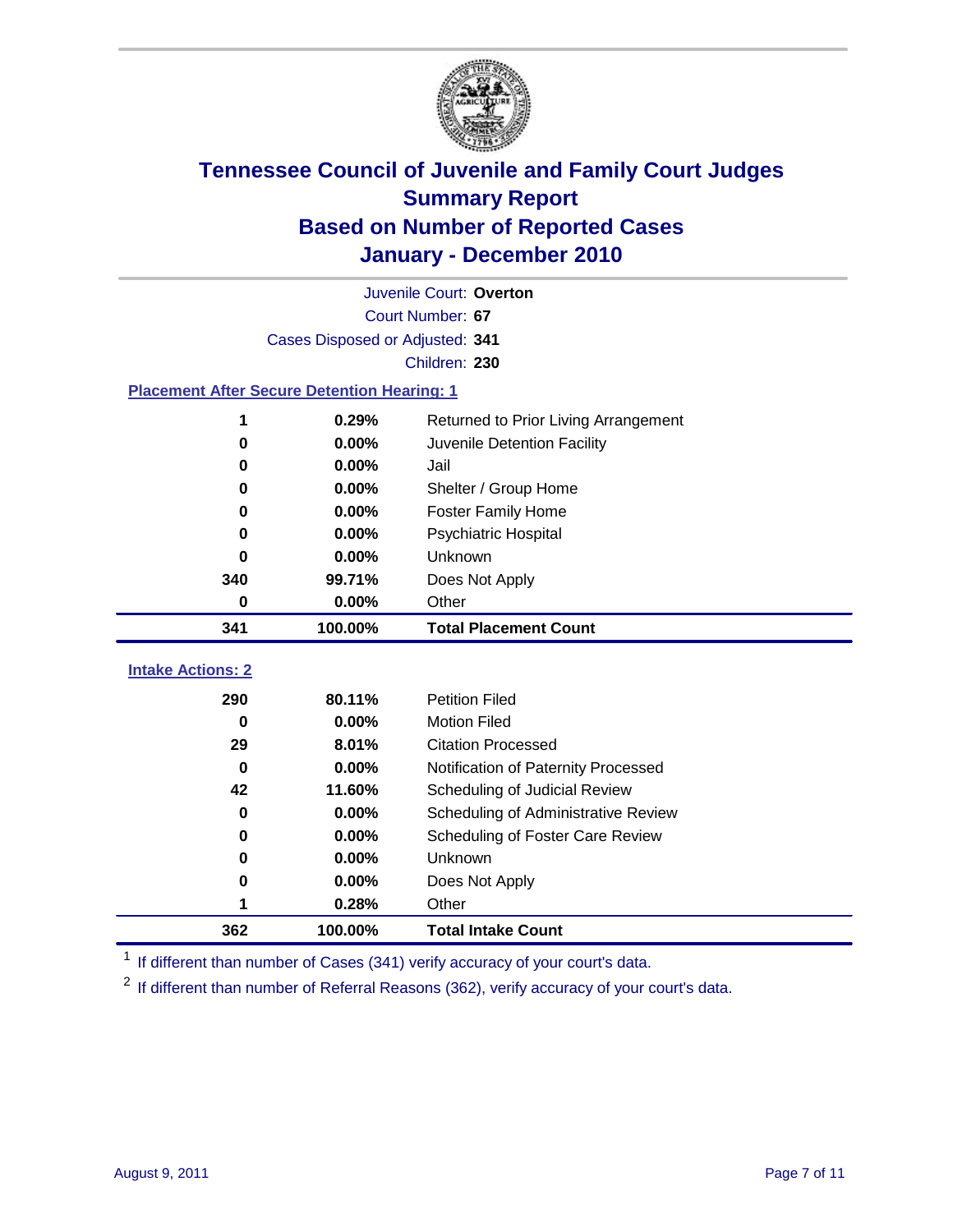

Court Number: **67** Juvenile Court: **Overton** Cases Disposed or Adjusted: **341** Children: **230**

#### **Last Grade Completed by Child: 1**

| 25           | 10.87%                             | Too Young for School         |  |
|--------------|------------------------------------|------------------------------|--|
| 0            | 0.00%                              | Preschool                    |  |
| $\bf{0}$     | 0.00%                              | Kindergarten                 |  |
| 1            | 0.43%                              | 1st Grade                    |  |
| 0            | 0.00%                              | 2nd Grade                    |  |
| 0            | 0.00%                              | 3rd Grade                    |  |
| 1            | 0.43%                              | 4th Grade                    |  |
| 3            | 1.30%                              | 5th Grade                    |  |
| 8            | 3.48%                              | 6th Grade                    |  |
| 3            | 1.30%                              | 7th Grade                    |  |
| 5            | 2.17%                              | 8th Grade                    |  |
| 23           | 10.00%                             | 9th Grade                    |  |
| 21           | 9.13%                              | 10th Grade                   |  |
| 23           | 10.00%                             | 11th Grade                   |  |
| $\mathbf{2}$ | 0.87%                              | 12th Grade                   |  |
| 0            | 0.00%                              | Non-Graded Special Ed        |  |
| $\bf{0}$     | 0.00%                              | <b>GED</b>                   |  |
| 0            | 0.00%                              | Graduated                    |  |
| $\bf{0}$     | 0.00%                              | <b>Never Attended School</b> |  |
| 115          | 50.00%                             | Unknown                      |  |
| $\pmb{0}$    | 0.00%                              | Other                        |  |
| 230          | 100.00%                            | <b>Total Child Count</b>     |  |
|              | an Hard to Orchestal Educations of |                              |  |

### **Enrolled in Special Education: 1**

| 230 | 100.00% | <b>Total Child Count</b> |  |
|-----|---------|--------------------------|--|
| 111 | 48.26%  | <b>Unknown</b>           |  |
| 108 | 46.96%  | No                       |  |
| 11  | 4.78%   | Yes                      |  |
|     |         |                          |  |

One child could be counted in multiple categories, verify accuracy of your court's data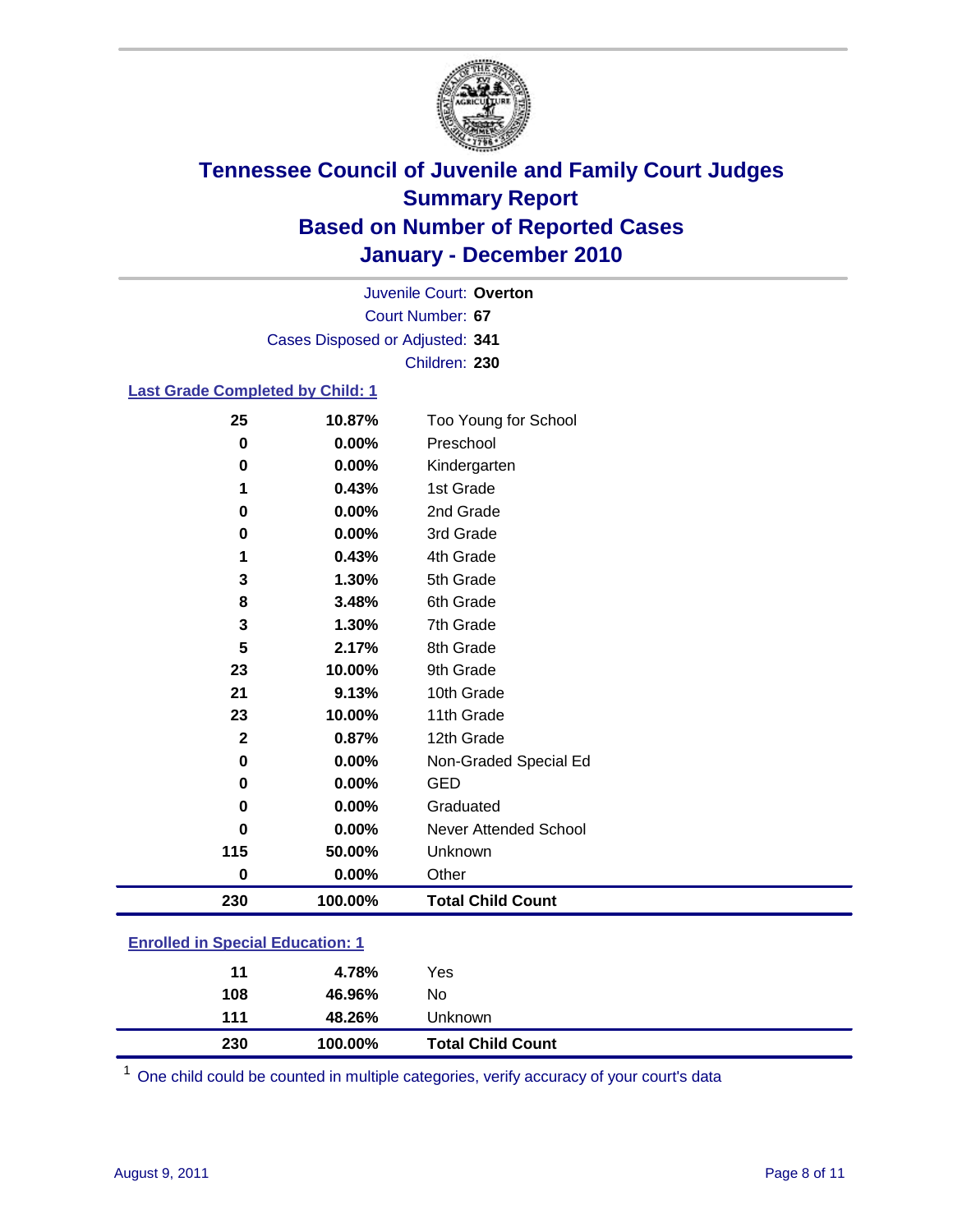

|                              | Juvenile Court: Overton         |                           |  |  |  |
|------------------------------|---------------------------------|---------------------------|--|--|--|
|                              | Court Number: 67                |                           |  |  |  |
|                              | Cases Disposed or Adjusted: 341 |                           |  |  |  |
|                              |                                 | Children: 230             |  |  |  |
| <b>Action Executed By: 1</b> |                                 |                           |  |  |  |
| 362                          | 100.00%                         | Judge                     |  |  |  |
| 0                            | $0.00\%$                        | Magistrate                |  |  |  |
| $\bf{0}$                     | $0.00\%$                        | <b>YSO</b>                |  |  |  |
| 0                            | $0.00\%$                        | Other                     |  |  |  |
| 0                            | 0.00%                           | Unknown                   |  |  |  |
| 362                          | 100.00%                         | <b>Total Action Count</b> |  |  |  |

### **Formal / Informal Actions: 1**

| 46  | 12.71%   | Dismissed                                        |
|-----|----------|--------------------------------------------------|
| 7   | 1.93%    | Retired / Nolle Prosequi                         |
| 33  | 9.12%    | <b>Complaint Substantiated Delinquent</b>        |
| 25  | 6.91%    | <b>Complaint Substantiated Status Offender</b>   |
| 4   | 1.10%    | <b>Complaint Substantiated Dependent/Neglect</b> |
| 0   | 0.00%    | <b>Complaint Substantiated Abused</b>            |
| 0   | $0.00\%$ | <b>Complaint Substantiated Mentally III</b>      |
| 5   | 1.38%    | Informal Adjustment                              |
| 13  | 3.59%    | <b>Pretrial Diversion</b>                        |
| 0   | $0.00\%$ | <b>Transfer to Adult Court Hearing</b>           |
| 0   | $0.00\%$ | Charges Cleared by Transfer to Adult Court       |
| 0   | $0.00\%$ | Special Proceeding                               |
| 3   | 0.83%    | <b>Review Concluded</b>                          |
| 10  | 2.76%    | Case Held Open                                   |
| 216 | 59.67%   | Other                                            |
| 0   | $0.00\%$ | Unknown                                          |
| 362 | 100.00%  | <b>Total Action Count</b>                        |

<sup>1</sup> If different than number of Referral Reasons (362), verify accuracy of your court's data.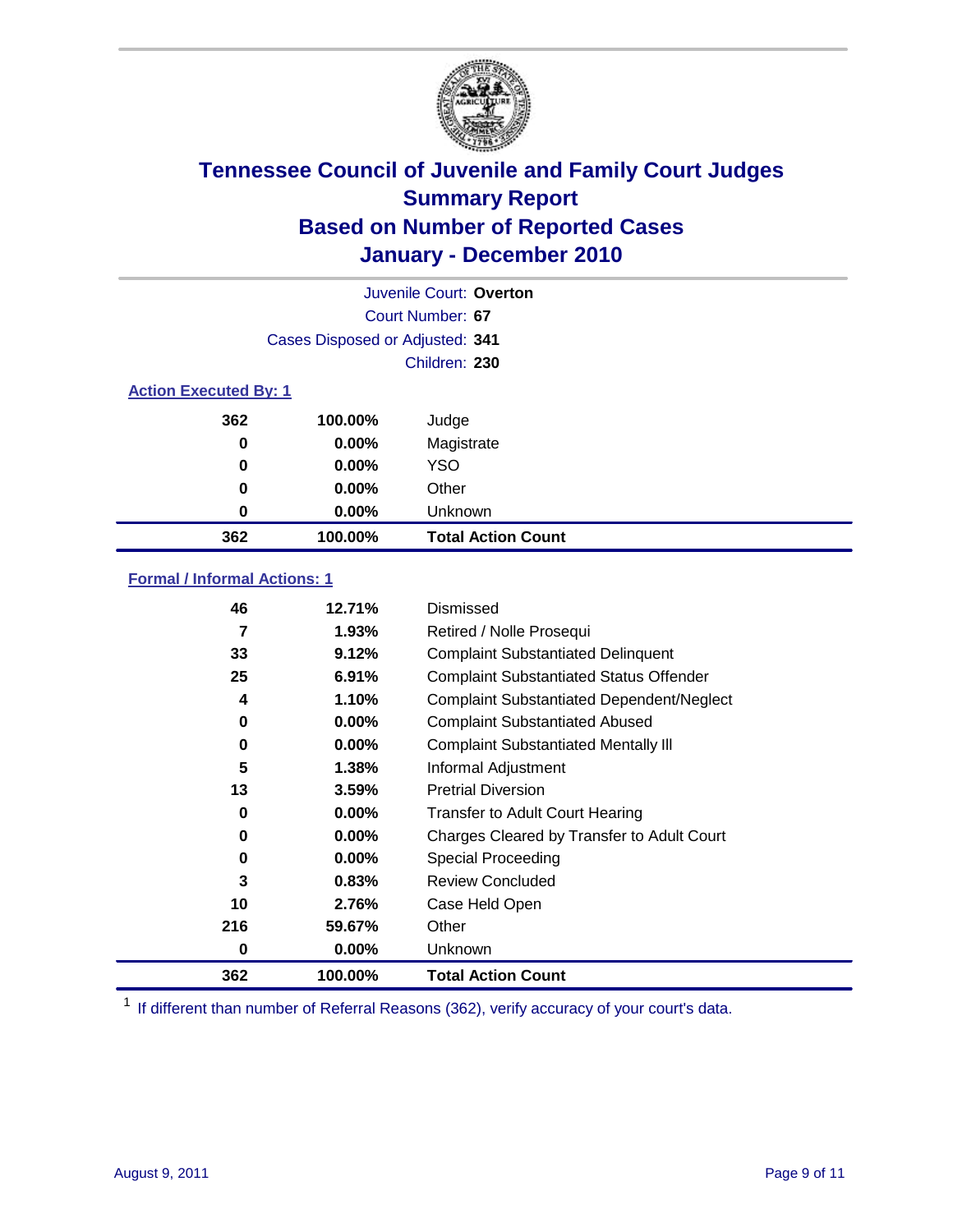

|                       |                                 | Juvenile Court: Overton                               |
|-----------------------|---------------------------------|-------------------------------------------------------|
|                       |                                 | Court Number: 67                                      |
|                       | Cases Disposed or Adjusted: 341 |                                                       |
|                       |                                 | Children: 230                                         |
| <b>Case Outcomes:</b> |                                 | There can be multiple outcomes for one child or case. |
| 54                    | 11.56%                          | <b>Case Dismissed</b>                                 |
| 10                    | 2.14%                           | Case Retired or Nolle Prosequi                        |
| $\mathbf{2}$          | 0.43%                           | Warned / Counseled                                    |
| 35                    | 7.49%                           | Held Open For Review                                  |
| 1                     | 0.21%                           | Supervision / Probation to Juvenile Court             |
| 0                     | 0.00%                           | <b>Probation to Parents</b>                           |
| 5                     | 1.07%                           | Referral to Another Entity for Supervision / Service  |
| 0                     | 0.00%                           | Referred for Mental Health Counseling                 |
| 1                     | 0.21%                           | Referred for Alcohol and Drug Counseling              |
| 0                     | 0.00%                           | Referred to Alternative School                        |
| 0                     | 0.00%                           | Referred to Private Child Agency                      |
| 17                    | 3.64%                           | Referred to Defensive Driving School                  |
| 0                     | 0.00%                           | Referred to Alcohol Safety School                     |
| 0                     | 0.00%                           | Referred to Juvenile Court Education-Based Program    |
| 0                     | 0.00%                           | Driver's License Held Informally                      |
| 0                     | 0.00%                           | <b>Voluntary Placement with DMHMR</b>                 |
| 0                     | 0.00%                           | <b>Private Mental Health Placement</b>                |
| 0                     | 0.00%                           | <b>Private MR Placement</b>                           |
| 0                     | 0.00%                           | Placement with City/County Agency/Facility            |
| 1                     | 0.21%                           | Placement with Relative / Other Individual            |
| 32                    | 6.85%                           | Fine                                                  |
| 42                    | 8.99%                           | <b>Public Service</b>                                 |
| 5                     | 1.07%                           | Restitution                                           |
| 0                     | 0.00%                           | <b>Runaway Returned</b>                               |
| 0                     | 0.00%                           | No Contact Order                                      |
| 0                     | 0.00%                           | Injunction Other than No Contact Order                |
| 0                     | 0.00%                           | <b>House Arrest</b>                                   |
| 0                     | 0.00%                           | <b>Court Defined Curfew</b>                           |
| 0                     | 0.00%                           | Dismissed from Informal Adjustment                    |
| 0                     | $0.00\%$                        | <b>Dismissed from Pretrial Diversion</b>              |
| 1                     | 0.21%                           | Released from Probation                               |
| 0                     | $0.00\%$                        | <b>Transferred to Adult Court</b>                     |
| 0                     | $0.00\%$                        | <b>DMHMR Involuntary Commitment</b>                   |